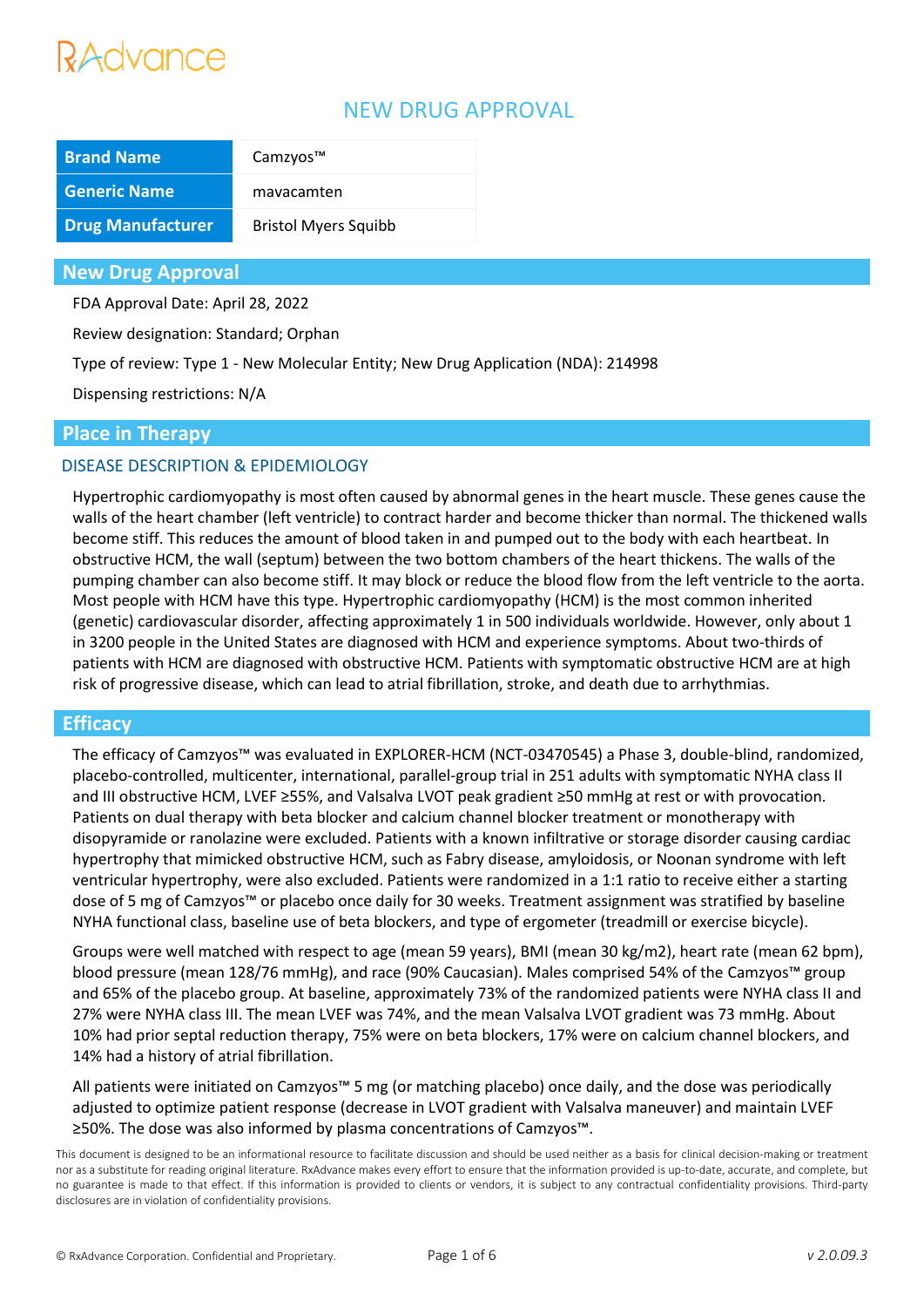# NEW DRUG APPROVAL

In the Camzyos™ group, at the end of treatment, 49% of patients were receiving the 5-mg dose, 33% were receiving the 10-mg dose, and 11% were receiving the 15-mg dose. Three patients temporarily interrupted their dose due to LVEF <50%, of whom two resumed treatment at the same dose and one had the dose reduced from 10 mg to 5 mg.

#### Primary endpoint

The primary composite functional endpoint, assessed at 30 weeks, was defined as the proportion of patients who achieved either improvement of mixed venous oxygen tension ( $pVO<sub>2</sub>$ ) by  $\geq$ 1.5 mL/kg/min plus improvement in NYHA class by at least 1 or improvement of  $pVO<sub>2</sub>$  by  $\geq$ 3.0 mL/kg/min plus no worsening in NYHA class.

A greater proportion of patients met the primary endpoint at Week 30 in the Camzyos™ group compared to the placebo group (37% vs. 17%, respectively, p=0.0005).

#### Table 1: Primary Endpoint at 30 Weeks

|                                                                       | Camzyos <sup>™</sup> N = 123   Placebo N = 128 |          | Difference (95% CI) | p-value |
|-----------------------------------------------------------------------|------------------------------------------------|----------|---------------------|---------|
| Total responders                                                      | 45 (37%)                                       | 22 (17%) | 19% (9,30)          | 0.0005  |
| Change from baseline $pVO2 \ge 1.5$<br>mL/kg/min and decreased NYHA   | 41 (33%)                                       | 18 (14%) | 19% (9,30)          |         |
| Change from baseline $pVO2 \ge 3$<br>mL/kg/min and NYHA not increased | 29 (23%)                                       | 14 (11%) | 13% (3, 22)         |         |

A range of demographic characteristics, baseline disease characteristics, and baseline concomitant medications were examined for their influence on outcomes. Results of the primary analysis consistently favored Camzyos™ across all subgroups analyzed (Figure 1).

Figure 1: Subgroup Analysis of the Primary Composite Functional Endpoint

|                                    | n Patients Meeting Primary<br>Endpoint / N of Patients (%) |             |                         |   |    | Mean percentage |    |                     |
|------------------------------------|------------------------------------------------------------|-------------|-------------------------|---|----|-----------------|----|---------------------|
| Subgroup                           | Mavacamten Placebo                                         |             |                         |   |    |                 |    | difference (95% CI) |
| Age, years                         |                                                            |             |                         |   |    |                 |    |                     |
| 549                                | 10/27 (37%)                                                | 6/25 (24%)  |                         |   |    |                 |    | 13% (-11.7 to 37.8) |
| $50 - 64$                          | 21/51 (41%)                                                | 13/63 (21%) |                         |   |    |                 |    | 21% (3.7 to 37.3)   |
| ≥65                                | 14/45 (31%)                                                | 3/40 (8%)   |                         |   |    |                 |    | 24% (7.8 to 39.4)   |
| Sex                                |                                                            |             |                         |   |    |                 |    |                     |
| Female                             | 19/57 (33%)                                                | 5/45 (11%)  |                         |   |    |                 |    | 22% (6.9 to 37.5)   |
| Male                               | 26/66 (39%)                                                | 17/83 (21%) |                         |   |    |                 |    | 19% (4.3 to 33.6)   |
| Body-mass index, kg/m <sup>2</sup> |                                                            |             |                         |   |    |                 |    |                     |
| $30$                               | 35/77 (46%)                                                | 16/77 (21%) |                         |   |    |                 |    | 25% (10.3 to 39.0)  |
| >30                                | 10/46 (22%)                                                | 6/51 (12%)  |                         |   |    |                 |    | 10% (-4.9 to 24.8)  |
| LVEF at baseline                   |                                                            |             |                         |   |    |                 |    |                     |
| <75%                               | 25/69 (36%)                                                | 11/70 (16%) |                         |   |    |                 |    | 21% (6.3 to 34.7)   |
| 275%                               | 20/54 (37%)                                                | 11/58 (19%) |                         |   |    |                 |    | 18% (1.7 to 34.4)   |
| NYHA class at baseline             |                                                            |             |                         |   |    |                 |    |                     |
| ш                                  | 29/88 (33%)                                                | 16/95 (17%) |                         |   |    |                 |    | 16% (3.7 to 28.5)   |
| ш                                  | 16/35 (46%)                                                | 6/33 (18%)  |                         |   |    |                 |    | 28% (6.4 to 48.6)   |
| <b>6 blocker usage at baseline</b> |                                                            |             |                         |   |    |                 |    |                     |
| Yes                                | 28/94 (30%)                                                | 20/95 (21%) |                         |   |    |                 |    | 9% (-3.6 to 21.1)   |
| No.                                | 17/29 (59%)                                                | 2/33 (6%)   |                         |   |    |                 |    | 53% (32.9 to 72.2)  |
| Type of exercise testing           |                                                            |             |                         |   |    |                 |    |                     |
| Bicycle                            | 15/55 (27%)                                                | 11/58 (19%) |                         |   |    |                 |    | 8% (-7.2 to 23.8)   |
| Treadmill                          | 30/68 (44%)                                                | 11/70 (16%) |                         |   |    |                 |    | 28% (13.8 to 43.0)  |
| NT-proBNP at baseline, ng/L        |                                                            |             |                         |   |    |                 |    |                     |
| ≤ median of 710 ng/L               | 18/55 (33%)                                                | 13/68 (19%) |                         |   |    |                 |    | 14% (-1.9 to 29.1)  |
| > median of 710 no/L               | 24/65 (37%)                                                | 9/58 (16%)  |                         |   |    |                 |    | 21% (6.4 to 36.4)   |
|                                    |                                                            |             |                         |   |    |                 |    |                     |
|                                    |                                                            | $-20$       |                         | 0 | 20 | 40              | 60 | 80 <sub>1</sub>     |
|                                    |                                                            |             |                         |   |    |                 |    |                     |
|                                    |                                                            |             | Dispositor Edmontonique |   |    |                 |    |                     |

Better Better

The dashed vertical line represents the overall treatment effect and the solid vertical line (no effect) indicates no difference between treatment groups.

Note: The figure above presents effects in various subgroups, all of which are baseline characteristics

The 95% confidence limits that are shown do not take into account the number of comparisons made and<br>may not reflect the effect of a particular factor after adjustment for all other factors. Apparent

homogeneity or heterogeneity among groups should not be over-interpreted.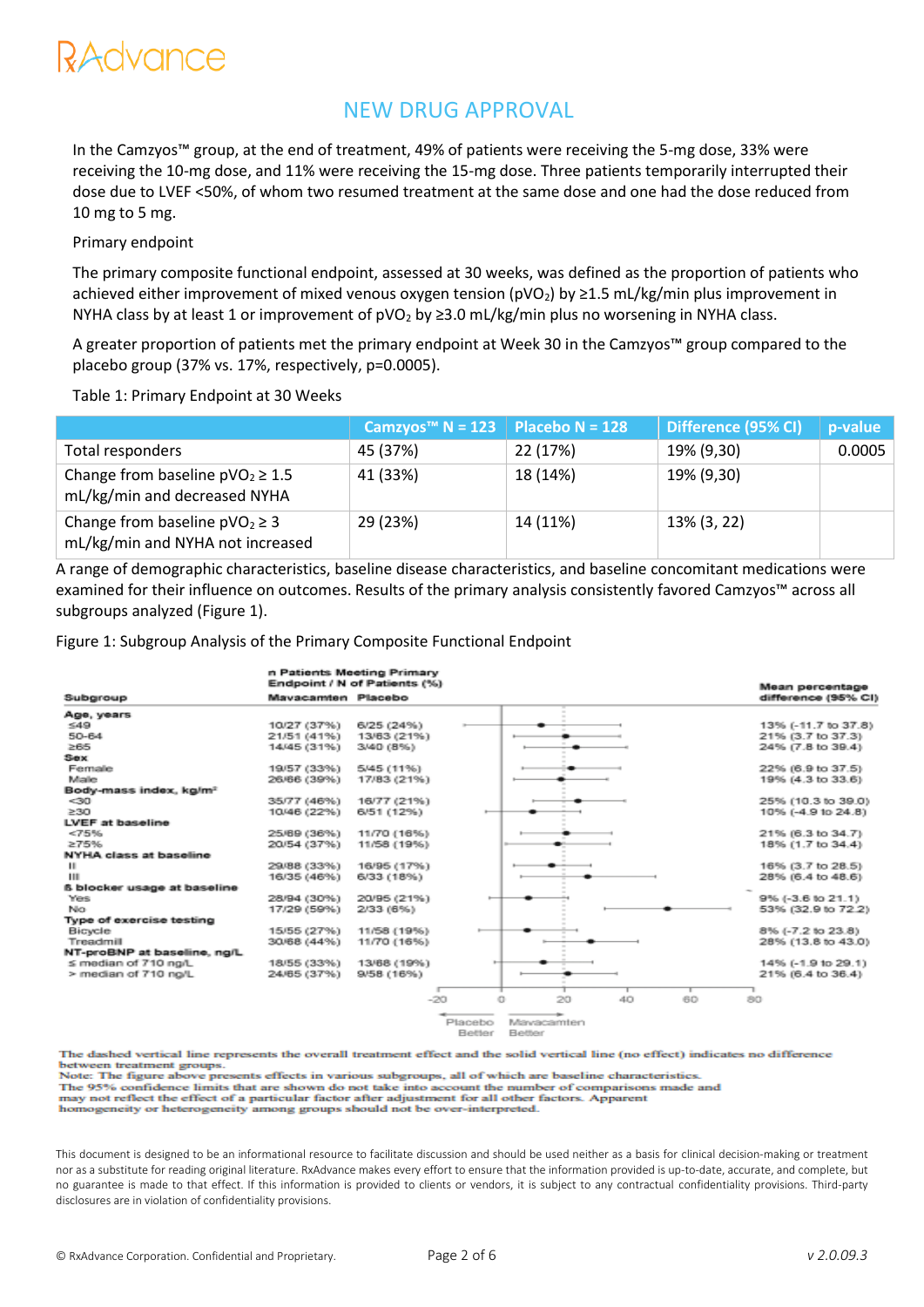# NEW DRUG APPROVAL

Although the benefit of mavacamten was smaller in patients on background beta blocker therapy compared to those who were not (attenuated improvement in pVO<sub>2</sub>), analyses of other secondary endpoints (symptoms, LVOT gradient) suggest that patients might benefit from mavacamten treatment regardless of beta blocker use.

#### Secondary endpoints

The treatment effects of Camzyos™ on LVOT obstruction, functional capacity, and health status were assessed by change from baseline through Week 30 in post-exercise LVOT peak gradient, change in pVO2, proportion of patients with improvement in NYHA class, Kansas City Cardiomyopathy Questionnaire-23 (KCCQ-23) Clinical Summary Score (CSS), and Hypertrophic Cardiomyopathy Symptom Questionnaire (HCMSQ) Shortness of Breath (SoB) domain score. At Week 30, patients receiving Camzyos™ had greater improvement compared to the placebo group across all secondary endpoints.

Table 2: Change from Baseline to Week 30 in Post-Exercise LVOT Gradient, pVO2, and NYHA Class

|                                         | Camzyos™ N = 123 | $Placebo N = 128$ | Difference (95% CI) | p-value  |
|-----------------------------------------|------------------|-------------------|---------------------|----------|
| Post-Exercise LVOT gradient (mm         | $-47(40)$        | $-10(30)$         | $-31(-43,-23)$      | < 0.0001 |
| Hg), mean (SD)                          |                  |                   |                     |          |
| pVO <sub>2</sub> (mL/kg/min), mean (SD) | 1.4(3.1)         | $-0.1(3.0)$       | 1.4(0.6, 2.1)       | < 0.0006 |
| Number (%) with NYHA Class              | 80 (65%)         | 40 (31%)          | 34% (22%, 45%)      | < 0.0001 |
| improved $\geq 1$                       |                  |                   |                     |          |

Figure 2: Cumulative Distribution of Change from Baseline to Week 30 in LVOT Peak Gradient

Figure 3: Cumulative Distribution of Change from Baseline to Week 30 in pVO<sub>2</sub>



#### Table 3: Change from Baseline to Week 30 in KCCQ-23 CSS and HCMSQ SoB Domain

|              | <b>Baseline, Mean (SD)</b> |                | <b>Change from Baseline</b><br>to Week 30, Mean<br>(SD) | Difference,<br>LS Mean<br>$(95\%CI)$ and p- |                               |
|--------------|----------------------------|----------------|---------------------------------------------------------|---------------------------------------------|-------------------------------|
|              | Camzyos ™                  | <b>Placebo</b> | Camzyos™                                                | <b>Placebo</b>                              | value                         |
| KCCQ-23 CSS+ | n=99 71 (16)               | n=97 71 (19)   | 14(14)                                                  | 4(14)                                       | 9 (5, 13) p<0.0001            |
| KCCQ-23 TSS  | 71(17)                     | 69 (22)        | 12(15)                                                  | 5(16)                                       |                               |
| KCCQ-23 PL   | 70 (18)                    | 72 (19)        | 15(17)                                                  | 4(15)                                       |                               |
| HCMSQ SoB‡   | $n=1085(3)$                | $n=1095(3)$    | $-3(3)$                                                 | $-1(2)$                                     | $-2$ ( $-2$ , $-1$ ) p<0.0001 |

#### †The KCCQ-23 CSS is derived from the Total Symptom Score (TSS) and the Physical Limitations (PL) score of the KCCQ-23.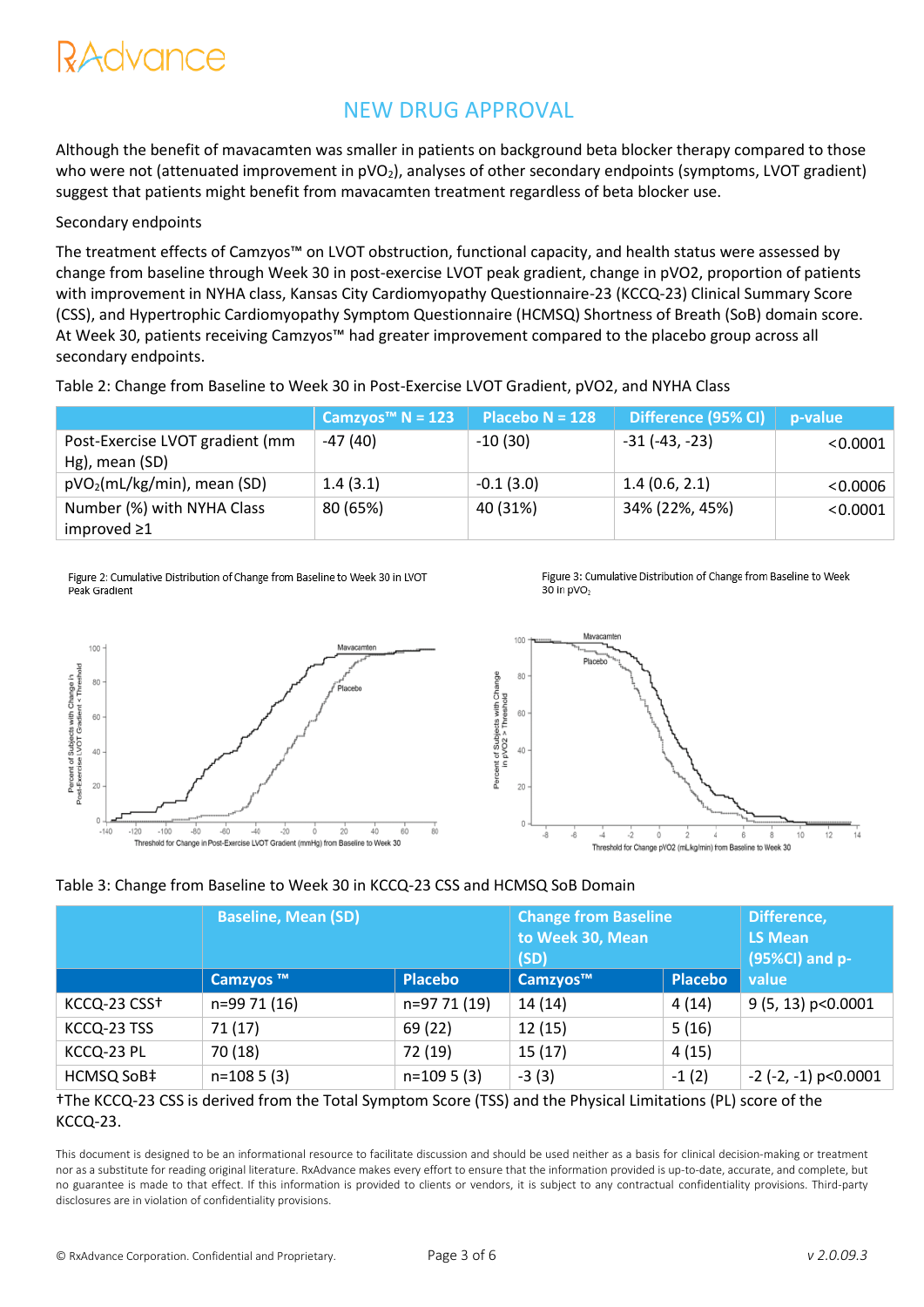# RAdvance

# NEW DRUG APPROVAL

The CSS ranges from 0 to 100 with higher scores representing less severe symptoms and/or physical limitations.

‡The HCMSQ SoB domain score measures the frequency and severity of shortness of breath. The HCMSQ SoB domain score ranges from 0 to 18 with lower scores representing less shortness of breath.

Missing data were not imputed to summarize the baseline and change from baseline to Week 30 values. Difference in mean change from baseline between treatment groups was estimated using a mixed model for repeated measures.

Figure 4: shows the time course for changes in KCCQ-23 CSS. Figure 5: shows the distribution of changes from baseline to Week 30 for KCCQ-23 CSS.

Figure 4: KCCQ-23 Clinical Summary Score: Mean Change from **Baseline Over Time** 



Figure 7: HCMSQ Shortness of Breath Domain: Cumulative

Distribution of Change from Baseline to Week 30



Figure 6: shows the time course for changes in HCMSQ SoB. Figure 7: shows the distribution of changes from baseline to Week 30 for HCMSQ SoB.

Figure 6: HCMSQ Shortness of Breath Domain: Mean Change from Baseline Over Time



The figure displays the cumulative percentage of patients achieving a certain level of response.

## **Safety**

LS Mean (SE) Change from Baseline

## ADVERSE EVENTS

Adverse reactions occurring in >5% of patients and more commonly on Camzyos™ than on placebo were dizziness (27%) and syncope (6%).

## WARNINGS & PRECAUTIONS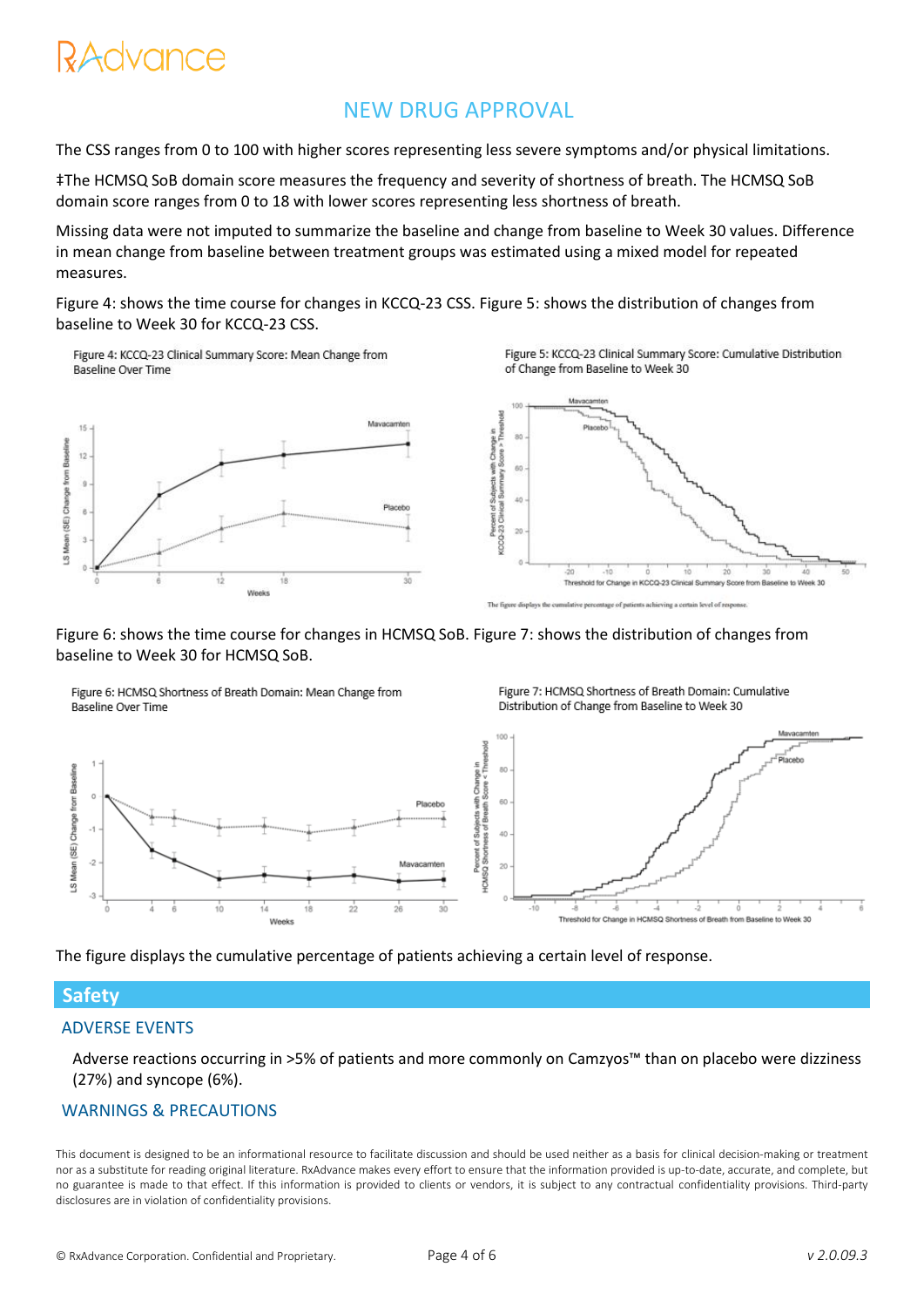# RAdvance

# NEW DRUG APPROVAL

- Heart Failure: Consider interruption of Camzyos™ in patients with intercurrent illness.
- CYP450 Drug Interactions Leading to Heart Failure or Loss of Effectiveness: Advise patients of the potential for drug interactions including with over-the-counter medications.
- Embryo-Fetal Toxicity: May cause fetal harm. Advise females of reproductive potential to use effective contraception until 4 months after the last dose. Use a contraceptive not affected by CYP450 enzyme induction or add nonhormonal contraception.
- Camzyos™ REMS Program: Camzyos™ is only available through a restricted program called the Camzyos™ REMS Program because of the risk of heart failure due to systolic dysfunction

#### CONTRAINDICATIONS

- Moderate to strong CYP2C19 inhibitors or strong CYP3A4 inhibitors.
- Moderate to strong CYP2C19 inducers or moderate to strong CYP3A4 inducers.

## **Clinical Pharmacology**

#### MECHANISMS OF ACTION

Mavacamten is an allosteric and reversible inhibitor selective for cardiac myosin. Mavacamten modulates the number of myosin heads that can enter "on actin" (power-generating) states, thus reducing the probability of force-producing (systolic) and residual (diastolic) cross-bridge formation. Excess myosin actin cross-bridge formation and dysregulation of the super-relaxed state are mechanistic hallmarks of HCM. Mavacamten shifts the overall myosin population towards an energy-sparing, recruitable, super-relaxed state. In HCM patients, myosin inhibition with mavacamten reduces dynamic LVOT obstruction and improves cardiac filling pressures.

## **Dose & Administration**

#### ADULTS

5 mg orally once daily, initially.

Adjust dose every 4 weeks during initiation phase and every 12 weeks during maintenance phase as needed based on patient clinical status and echocardiographic assessment of patient response.

Dose range: 2.5 to 15 mg/day. Interrupt treatment if left ventricular ejection fraction (LVEF) is less than 50% at any time.

#### PEDIATRICS

The safety and effectiveness of Camzyos™ have not been established in pediatric patients.

#### **GERIATRICS**

Refer adult dosing.

#### RENAL IMPAIRMENT

No dosage adjustment is required in patients mild (eGFR: 60 to 89 mL/min/1.73 m<sup>2</sup>) to moderate (eGFR: 30 to 59 mL/min/1.73 m<sup>2</sup>) renal impairment. The effect of severe (Child-Pugh C) renal impairment is unknown.

#### HEPATIC IMPAIRMENT

No dosage adjustment is required in patients with mild (Child-Pugh A) to moderate (Child-Pugh B) hepatic impairment. The effect of severe (Child-Pugh C) hepatic impairment is unknown.

This document is designed to be an informational resource to facilitate discussion and should be used neither as a basis for clinical decision-making or treatment nor as a substitute for reading original literature. RxAdvance makes every effort to ensure that the information provided is up-to-date, accurate, and complete, but no guarantee is made to that effect. If this information is provided to clients or vendors, it is subject to any contractual confidentiality provisions. Third-party disclosures are in violation of confidentiality provisions.